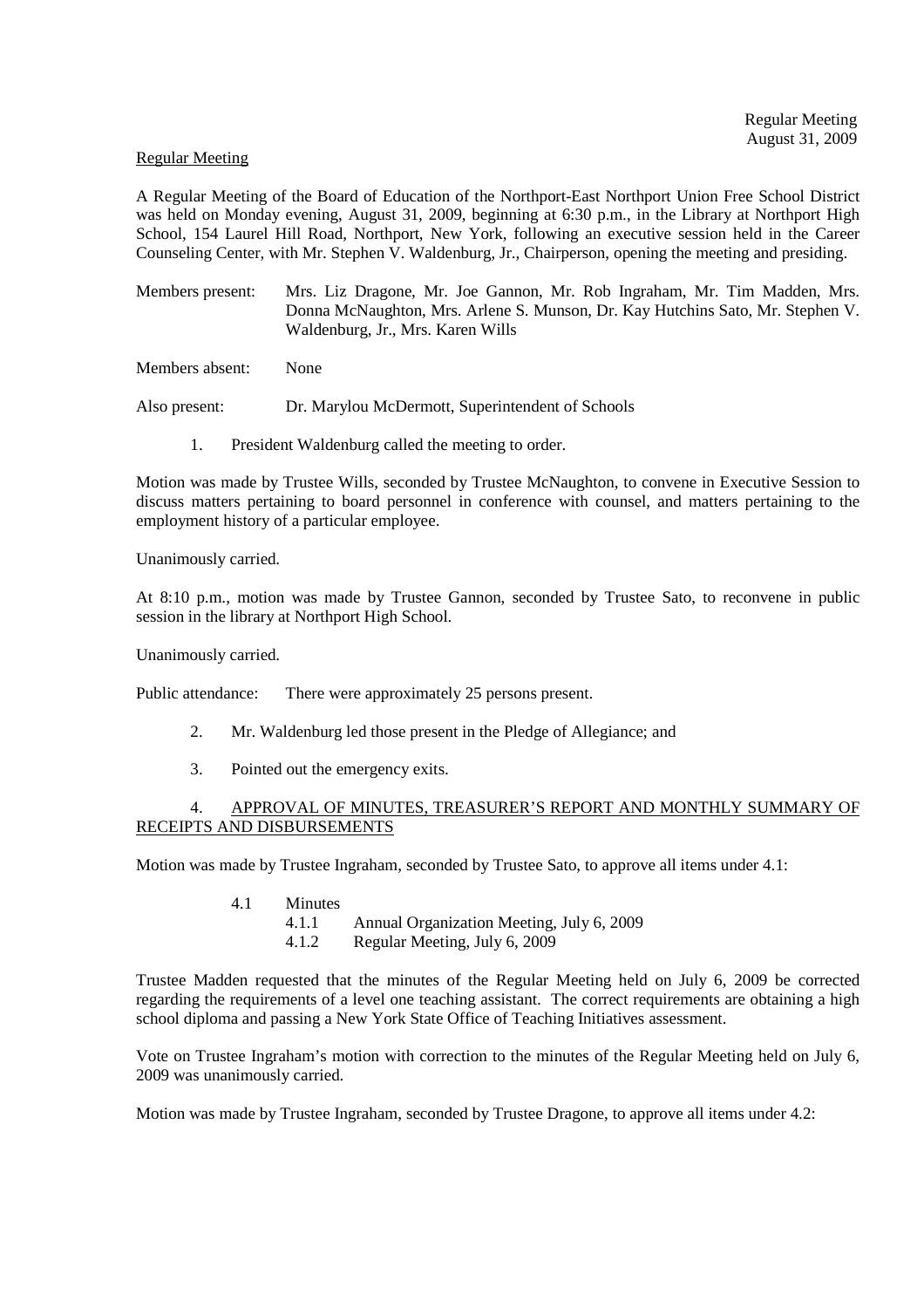- 4.2 Treasurer's Report and Monthly Summary of Receipts and Disbursements
	- 4.2.1 Treasurer's Report for the period May 1, 2009 through May 31, 2009<br>4.2.2 Treasurer's Report for the period June 1, 2009 through June 30, 2009
	- 4.2.2 Treasurer's Report for the period June 1, 2009 through June 30, 2009<br>4.2.3 Monthly Summary of Receipts and Disbursements for May 2009
	- Monthly Summary of Receipts and Disbursements for May 2009
	- 4.2.4 Monthly Summary of Receipts and Disbursements for June 2009

Unanimously carried.

 4.2.5 For Information: Claim's Auditors Report for Warrants and Schedule of Claims for periods ending May 1, May 5, May 15, May 29, June 12, June 15, June 26, and June 30, 2009 4.2.6 For Information: Claim's Auditors Report for Warrants and Schedule of Claims for periods ending July 1, July 10, July 15, July 24 and July 31, 2009

 4.2.7 For Information: Claim's Auditors Report Payroll Audit for March 20, April 27, May 1 and May 29, 2009

#### 5. SPECIAL REPORTS/ANNOUNCEMENTS FROM THE SUPERINTENDENT

5.1 Elementary Class Sizes as of August 27, 2009

Trustee Madden inquired if the current class sizes are accurate and noted that the 2008 BOCES projected enrollment numbers were not close to matching the actual numbers and asked if those numbers affected the projections for 2009-2010.

Mr. John Lynch, Assistant Superintendent for Pupil Services, stated that the current numbers were verified with the school principals on August 27th. Mr. Lynch also stated that the BOCES projected numbers are compared to the District's actual numbers and those projections are revised continuously to get the best projected enrollment before the budget is set.

Trustee Madden stated that there is a discrepancy between the BOCES actual numbers and the District's actual numbers and this becomes problematic when determining staff allocation in the formulation of the budget.

In response to a question Dr. McDermott, Superintendent, stated that the Board budgeted 3.0 unallocated positions and at this point we have a 0.5 remaining.

There was a discussion regarding the unallocated position and if, due to an increase in enrollment numbers another position is required, the District would need to find funds in the budget for an extra unallocated position. There was also a discussion regarding utilizing the 0.5 unallocated teaching position in specific schools. The Board will revisit the opening day class enrollment and utilization of the 0.5 unallocated teaching position at the next meeting on September 14, 2009.

Trustee Dragone stated that the budget process starts in October and the BOCES projections are just guesses. The District uses the BOCES projections along with factors from various sources to compile the number of students and those figures are revised throughout the budget process.

5.2 Review of 2009-2010 High School Student Handbook Changes

Trustee Ingraham stated that he was concerned about the language regarding excused absences and denial of course credit. Trustee Ingraham stated that a Northport High School teacher should always find ways for students to make up work.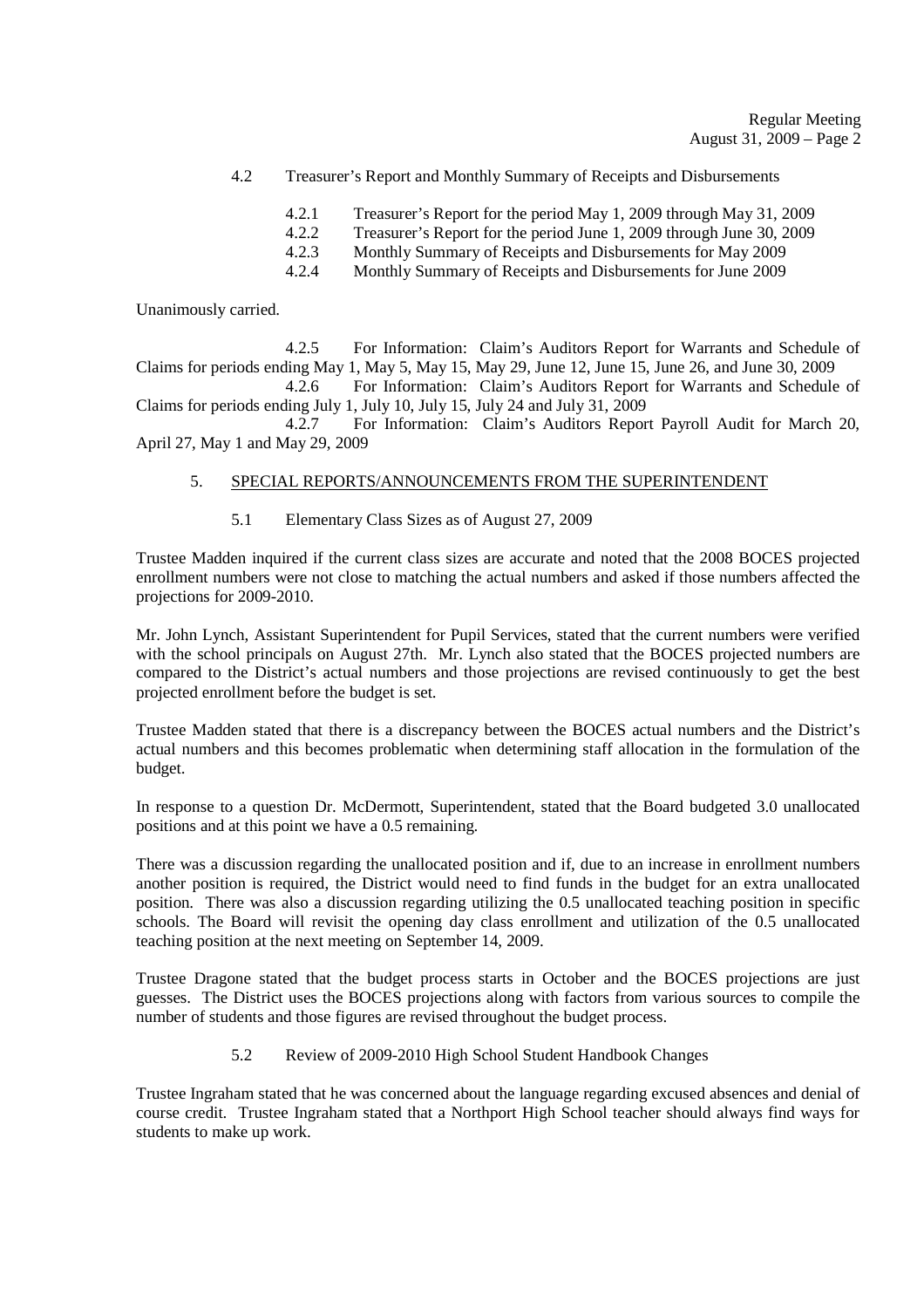Dr. McDermott stated that the language in the handbook needs to be more protective of students and she will discuss this with Mrs. McLaughlin, High School Principal, to amend the handbook.

5.3 The President of the Board reviewed the upcoming Board of Education Meetings of September  $14<sup>th</sup>$ , October  $5<sup>th</sup>$  and October  $19<sup>th</sup>$ . President Waldenburg noted that the meetings will be held in the William J. Brosnan School.

#### 6. COMMUNICATIONS

There were no communications to the Board.

### 7. PUBLIC PARTICIPATION

Name Comment

Mary Gilmore Asked how the District handles hiring teachers when the number of sections are not Parent set, where the District is getting teachers from, and stated that she is concerned that Northport is not advertising to get the best teachers available and teachers are getting jobs in the District because of who they know.

Dr. McDermott stated that every classroom is set with a teacher and if there was a need to add a section at a school the District has a reserve of teachers ready to employ.

Dr. Terry Bouton, Assistant Superintendent for Human Resources, stated that the District posts individual openings using OLAS and that the district has a tremendous bank of resumes. Dr. Bouton also stated that the District posts a "catch all" add in the New York Times in January.

Dr. McDermott stated that the District has a reserve of resumes from the posting in January and if the administration finds them to be viable, appropriate candidates, those candidates are interviewed and assessed. Dr. McDermott stated that she takes tremendous personal and professional offense at Ms. Gilmore's statement. Dr. McDermott noted that she feels a moral, ethical and professional obligation that the person the District puts before our children is the most qualified and empathetic person. Dr. McDermott stated that she directs the principals that when a teacher is hired it is because the administration believes they are the most qualified.

Dr. Nina Dorata Asked if there was a cap on the number of residents that the District hires for teaching Parent and support staff positions stating that there is an inherent conflict of interest when you have a significant number of employees that reside in the District.

Dr. McDermott stated that there is no cap and that it would be discrimination if the best candidates were not hired because they lived within the district.

| Frank Rasizzi | Stated that he is still waiting for the figures regarding the number of students who |
|---------------|--------------------------------------------------------------------------------------|
| Parent        | were recommended for kindergarten summer school. Mr. Rasizzi stated that two and     |
|               | a half hours is not enough to teach kindergartners.                                  |

Dr. McDermott stated that she would provide the information to Mr. Rasizzi.

Parent Asked if there were any procedures in place for the new school year regarding washing of hands.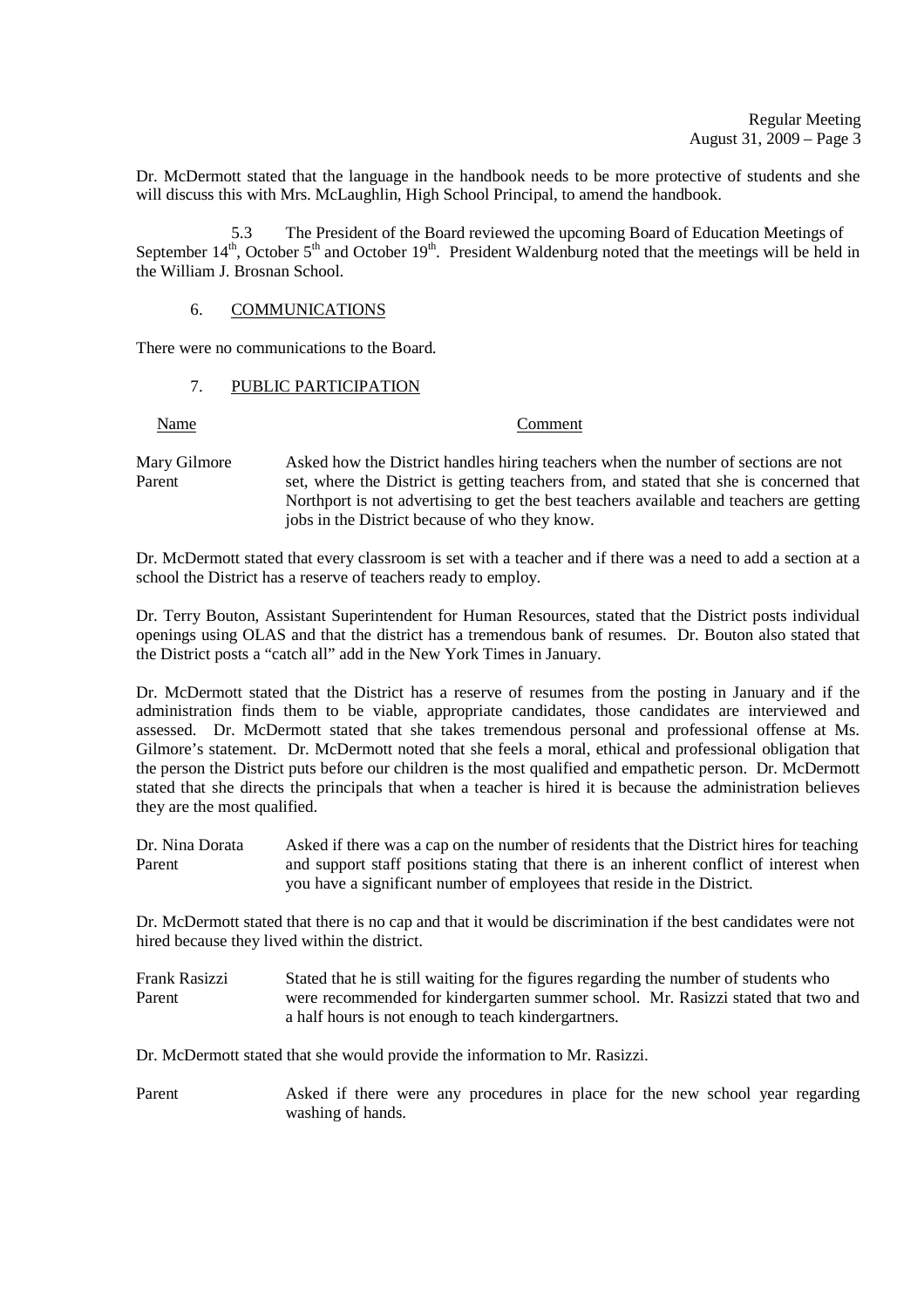Dr. McDermott stated that this is an important issue and that use of liquid soap and paper towels in addition to the practice of good hygiene will be emphasized.

#### 8. SUPERINTENDENT'S REPORT, GENERAL - FOR BOARD ACTION

Motion was made by Trustee Ingraham, seconded by Trustee Dragone, to approve all items under 8.1 through 8.4, including Supplemental 8.1.1 (Schedule A #96-112), Supplemental 8.1.2 (Schedule B #110- 117), with the exception of severed item 8.1.3.

 8.1 Personnel Schedules, each dated August 31, 2009, and each attached and made part of the official minutes:

| 8.1.1 | Schedule A | - Certified Staff (including Supplemental A)            |
|-------|------------|---------------------------------------------------------|
| 8.1.2 | Schedule B | - Non-Instructional Staff (including Supplemental B)    |
| 8.1.3 | Schedule C | - Salary Transfers (including Supplemental C) - severed |
| 8.1.4 | Schedule D | - Extra Pay                                             |
| 8.1.5 | Schedule J | - Committee on Special Education                        |
|       |            |                                                         |

- 8.2 Receiving for a second reading and adopting revisions to the following policies:
	- 8.2.1 Policy #5020.1, "*Sexual Harassment of Students*" 8.2.2 Policy #9510.4, *"Terms and Conditions of Employment for Security*

*Personnel"*

8.3 Receiving for a first reading, revisions to the following policies:

8.3.1 Policy #5020.4, *"Hazing, Harassment and Bullying of Students"* 8.3.2 Policy #1905, *"Title I Parental Involvement"* 

 8.4 Approving a Shelter Agreement between the Northport-East Northport Union Free School District and the American Red Cross to permit the American Red Cross to use the District's buildings as emergency shelters during a disaster.

In response to a question regarding the American Red Cross contract, Dr. McDermott stated that she will have Kathleen Molander, Assistant Superintendent for Business, look into the custodial over time.

Vote on Trustee Ingraham's motion to approve all items under 8.1 through 8.4, including Supplemental 8.1.1 (Schedule A #96-112), Supplemental 8.1.2 (Schedule B #110-117), with the exception of severed item 8.1.3 was unanimously carried.

Motion was made by Trustee Ingraham, seconded by Trustee Sato, to approve item 8.1.3, including Supplemental 8.1.3 (Schedule C #1-8).

8.1.3 Schedule C - Salary Transfers (including Supplemental C)

Vote on Trustee Ingraham's motion was as follows:

YES: Mrs. Dragone, Mr. Gannon, Mr. Ingraham, Mr. Madden, Mrs. Munson, Dr. Sato, Mr. Waldenburg, Mrs. Wills ABSTAIN: Mrs. McNaughton

Motion passed.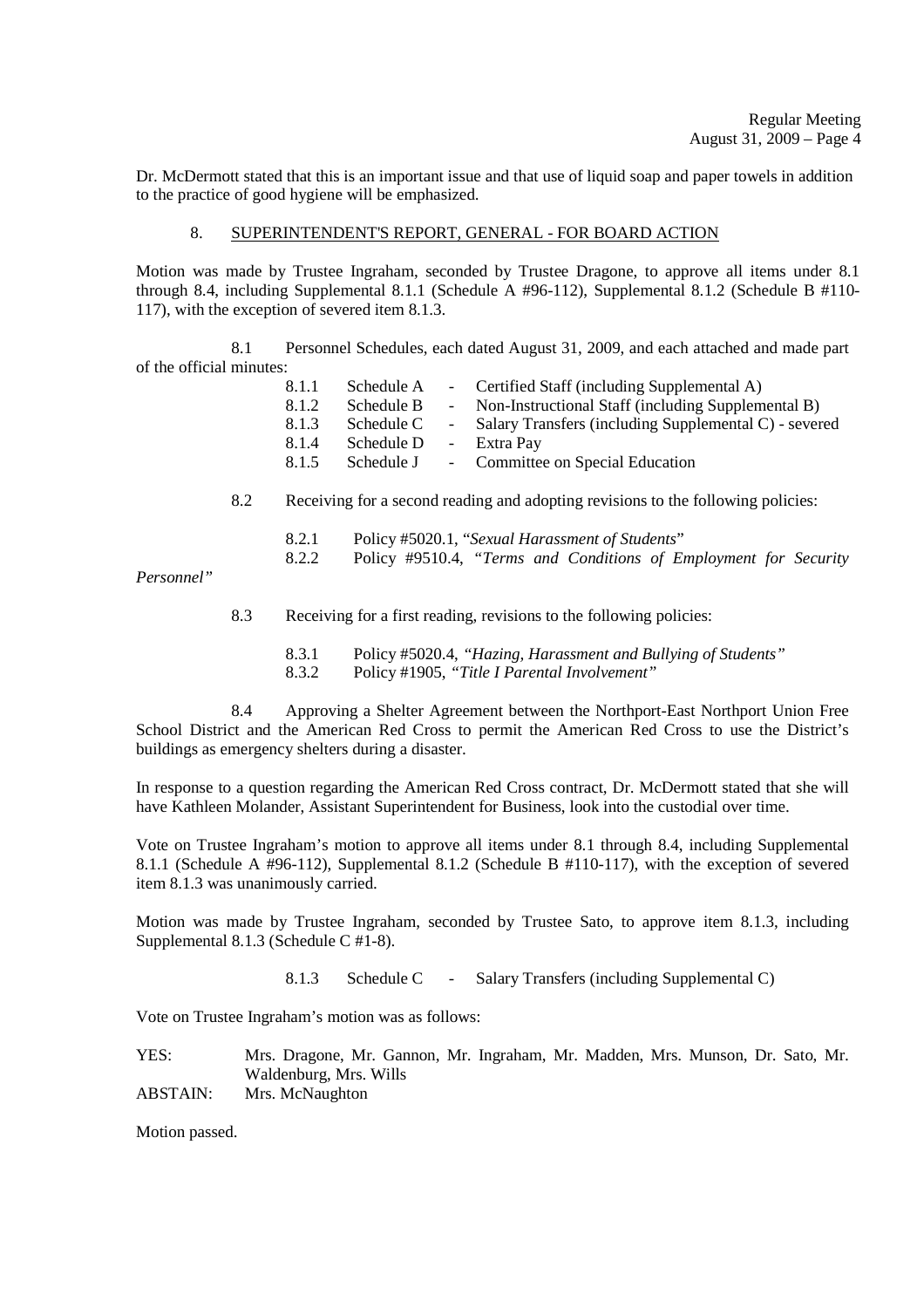#### 9. SUPERINTENDENT'S REPORT, FINANCIAL - FOR BOARD ACTION

Motion was made by Trustee Ingraham, seconded by Trustee Dragone, to approve all items under 9.1 through 9.4.

9.1 Taking specified action on the following BIDS:

#### TRANSPORTATION

9.1.1 Award – Transportation for District Students with Disabilities and District Students Attending Out-of-District Schools

# LONG ISLAND FOOD SERVICE DIRECTOR'S ASSOCIATION COOPERATIVE

- 9.1.2 Award Meat
- 9.1.3 Award Bread
- 9.1.4 Award Bagel
- 9.1.5 Award Grocery
- 9.1.6 Award Ice Cream with Equipment
- 9.1.7 Award Paper/Plastic<br>9.1.8 Award Dairy
- Award Dairy
- 9.1.9 Award Snack
- 9.1.10 Award Frozen Foods
- 9.1.11 Award Large Equipment
- 9.1.12 Award Small Equipment
- 9.1.13 Award Processed Foods
- 9.1.14 Award Pizza
- 9.1.15 Award Drink
- 9.2 Approving the following change order:

#### CAPITAL PROJECTS – EXCEL

 9.2.1 Change Order No. 1, dated August 11, 2009, SED Project #58-04-04-03- 0-004-018, increase in the amount of \$952.62

9.3 Approving Type A lunch prices for 2009-2010 at \$1.85 for K-5, \$1.90 for secondary schools 6-12.

9.4 Authorizing the Board President to execute the following contract:

 9.4.1 Youth Directions and Alternatives C.Y.A., Inc. in the amount of \$32,000 for the 2009-2010 school year – \$4,000 for general services as stated in the contract, and \$28,000 for the employment of a full time street worker.

Vote on Trustee Ingraham's motion to approve all items under 9.1 through 9.4 was unanimously carried.

Motion was made by Trustee Dragone, seconded by Trustee Sato, to approve item 9.5.

9.5 Approving the attached Settlement Agreement and Release for special education services for a high school student.

Vote on Trustee Dragone's motion to approve item 9.5 was unanimously carried.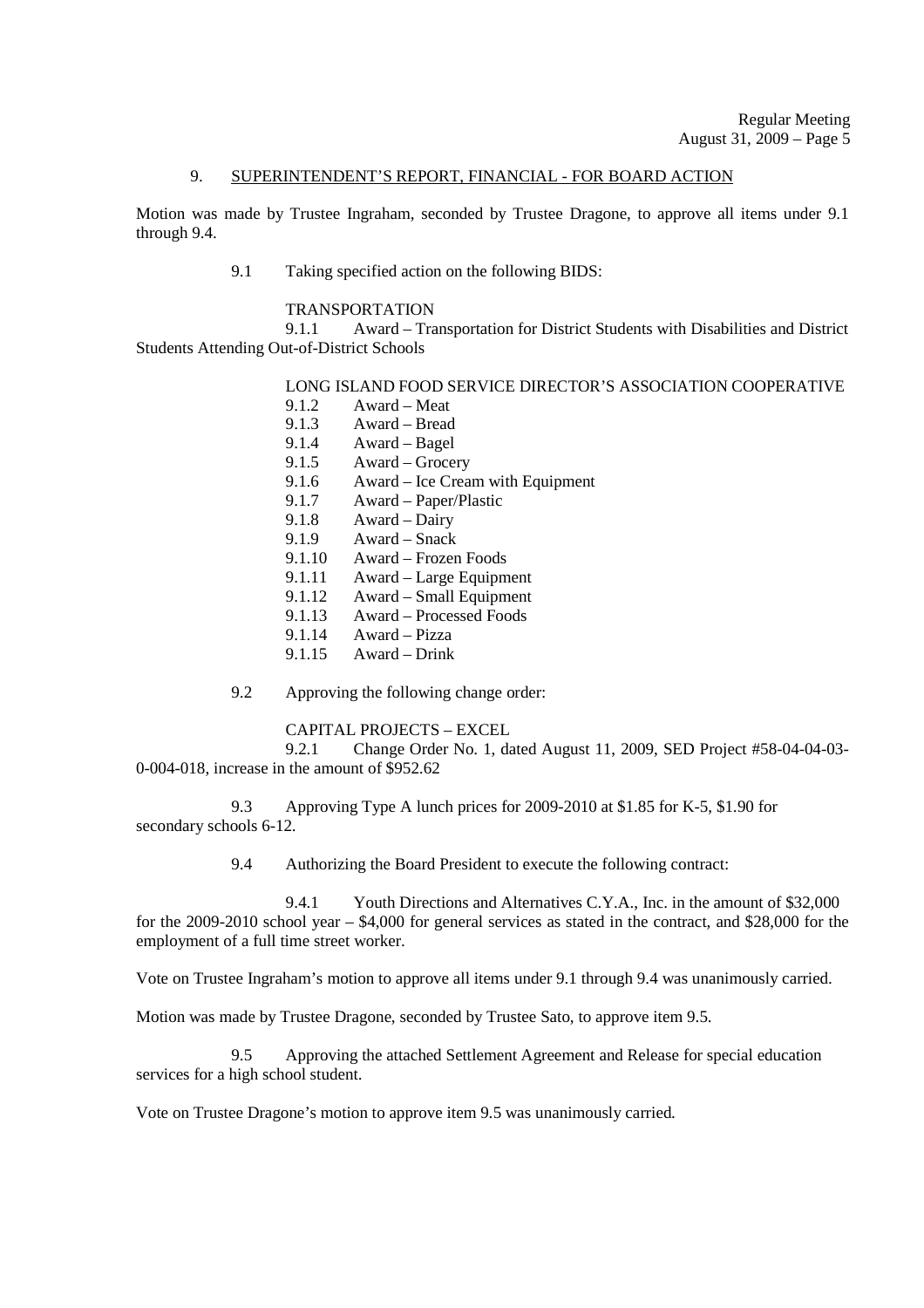Motion was made by Trustee Gannon, seconded by Trustee Dragone, to approve item 9.6.

9.6 Approving the following resolution:

 "WHEREAS, by letter dated April 29, 2009, addressed to the Superintendent by R.J. Bahtt, Land Management Specialist of the Auction/Sales Unit of The Division of Real Property, Acquisition and Management of the Department of Environment and Energy of the County of Suffolk, the District was advised that the County is offering Suffolk County tax map parcel 0400-115-2-95 to the School District; and

 WHEREAS, the aforesaid parcel constitutes an access walkway from Dublin Court to the Pulaski Road Elementary School; and

 WHEREAS, some years ago the County offered to sell the aforesaid parcel to the School District but now appears willing to convey same to the District without consideration provided that the District will use same for municipal purposes, now therefore be it

 RESOLVED, that the Board of Education of the Northport-East Northport Union Free School District, hereby memorializes its willingness to accept the conveyance of the aforesaid parcel from the County of Suffolk to the School District for municipal purposes, to wit, to provide a pedestrian access walkway from Dublin Court to the site of the Pulaski Road Elementary School and provided that the aforesaid conveyance is effected without consideration"

Vote on Trustee Gannon's motion to approve item 9.6 was unanimously carried.

Motion was made by Trustee Munson, seconded by Trustee Sato, to approve all items under 9.7 through 9.16.

 9.7 Approving the Northport-East Northport School District's participation in the Huntington Arts Council "Journey" Program for the 2009-2010 school year.

 9.8 Approving the attached contract between the Northport-East Northport School District and The Reading and Writing Project Network, LLC.

In response to a question, Dr. McDermott stated she does not see Teacher's College and Words Their Way in contrast to one another. Teacher's College is a balanced literacy program and Words Their Way is a complement to the balanced literacy program.

 9.9 Approving the attached contract authorizing a Service Provider Agreement with OMNI Financial Group to serve as a third party administrator of the District's 403(b) plan.

9.10 Approving the following donations to the District:

 9.10.1 Two sets of multi-sport goals (soccer and football) from the Northport Cow Harbor United Soccer Club, to be placed at East Northport Middle School and Northport Middle School, value estimated to be approximately \$6,400.

 9.10.2 \$4,000 from the Urban Studies student account for the purpose of purchasing a SMART Board and desktop computer for use by future Urban Studies classes.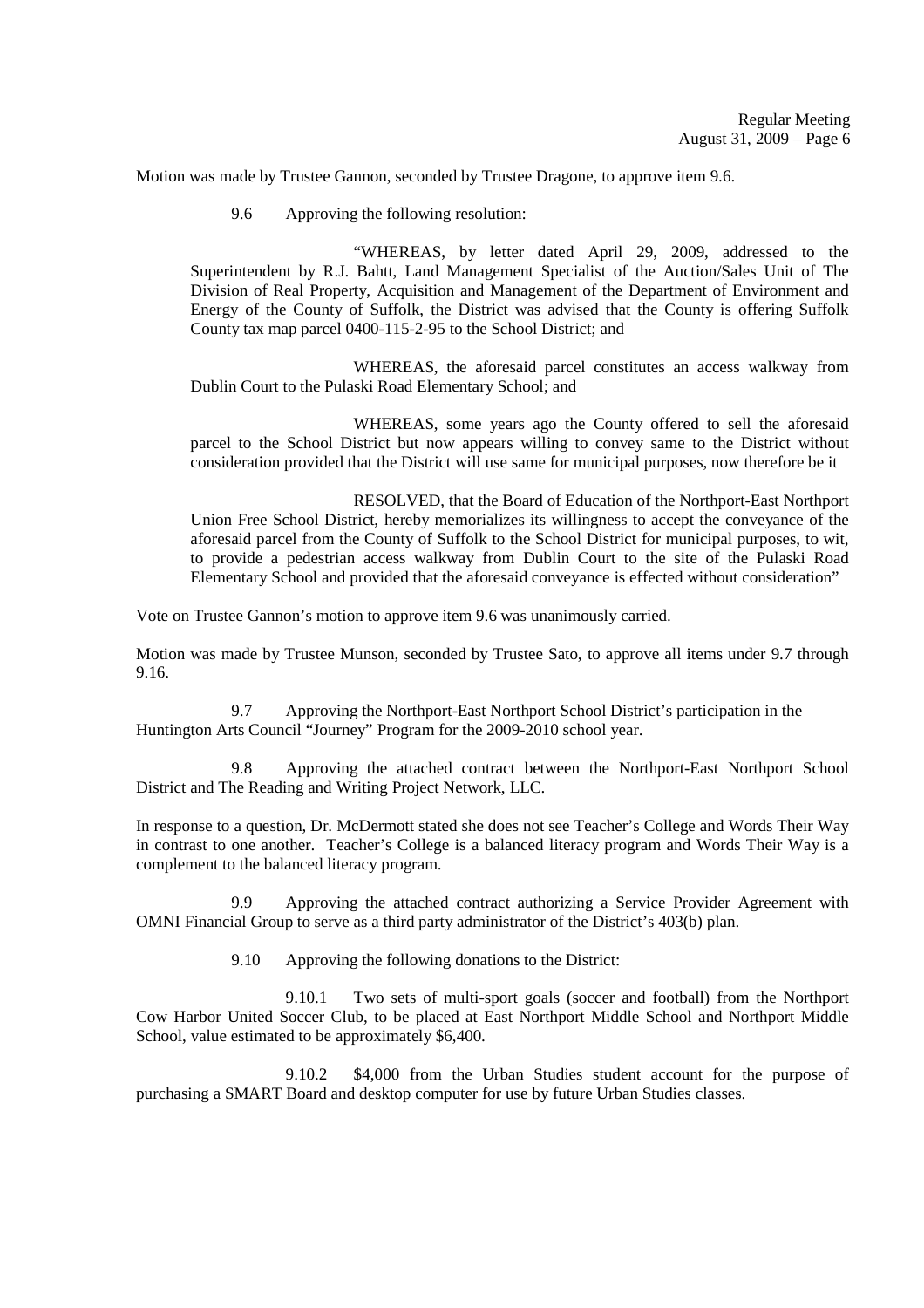9.10.3 \$1,000 to further support excellence in science from Intel and the Society for Science & the Public, and authorizing an increase in the 2009-2010 budget (Code A2110.5031.30.0700) for this purpose

 9.10.4 \$325 for the purpose of establishing a memorial scholarship fund in the name of Deborah A. Shavalier, to be distributed annual during the Senior Awards Night.

 9.11 Approving the attached 2009-2010 School Service Agreement between the Northport-East Northport School District and United Cerebral Palsy Association of Greater Suffolk, Inc.

 9.12 Approving an Instructional Service Agreement between the Northport-East Northport School District and Maryhaven Center of Hope for education of handicapped children in accordance with the education law.

 9.13 Approving an Instructional Service Agreement between the Northport-East Northport School District and The Grove School.

 9.14 Approving placement of an out of district student in the Northport-East Northport School District Special Class 12:1:1 (Project Success) Program at the State approved tuition rate.

 9.15 Approving the enclosed New York State contracts with ICAS Corporation and Core **BTS**.

In response to a question, Kathleen Molander, Assistant Superintendent for Business, stated that the network could not support the band width to run the camera system and the additional cost is for cabling and equipment for the camera system to run on a separate network.

9.16 Approving transfer of general fund appropriations in the 2009-2010 budget.

Vote on Trustee Munson's motion to approve all items under 9.7 through 9.16 was unanimously carried.

# 10. SUPERINTENDENT'S REPORT - FOR INFORMATION ONLY

10.1 State Education Department Income Eligibility Guidelines for free and reduce price meals or free milk for July 1, 2009 – June 30, 2010 school year

- 10.2 Schedule I Home Instruction
- 10.3 Investment Report for May, 2009
- 10.4 Monthly Revenue and Budget Status Report as of May, 2009
- 11. UNFINISHED BUSINESS
- 12. NEW BUSINESS

Motion was made by Trustee Munson, seconded by Trustee Ingraham, to approve 12.1:

12.1 Approving the following resolution: